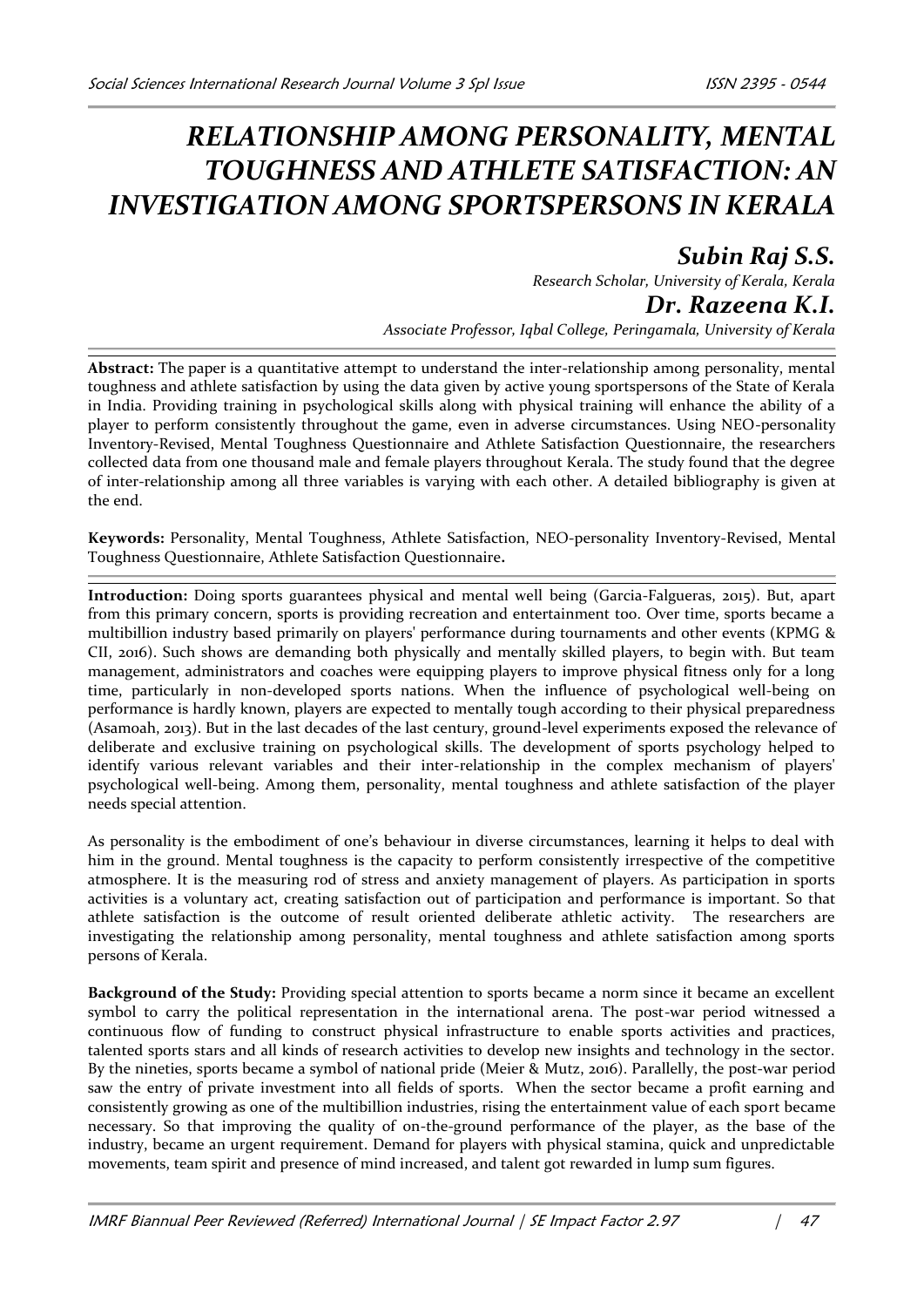Along with players, researchers who developed supporting technology and discovering helpful insights and those coaches who incorporated all-new helpful ideas and tricks for making a better player also recognised. Over time, the development of physical fitness of a player reached almost a maximum level. Hence, their attention gradually shifted to develop the player's non-physical skills to receive a competitive edge in any matches. The growth of sports psychology provided sufficient support in this regard. Creating a positive mindset and an optimistic attitude throughout any competition in any adverse circumstances is the core of this movement.

Unfortunately, the psychological skills' of players is still an untapped area in developing countries like India. The absence of international prestige by Indian players is partly due to the absence of competitive psychological skills. Pressure to win a match is increasing only according to levels of competition. Hence addressing such competitive pressure become of utmost importance. Training players to deal with such pressure and compete with optimism till the end become the primary requirement of any training process.

**Statement of the Problem:** A 'winning performance' is the minimum expected from a player in the present world of the sports industry. A player is not only expected to perform individually but also supposed to associate with other players in team sports. But ensuring continuous and consistent performance in the midst of growing pressure is not an easy task. The nature of sports star is in crucial examination in such a situation. The personality of fighting vigorously in adverse circumstances is closely associated with the mental toughness of the player. Bringing out the highest calibre of player results in athlete satisfaction even if the game is lost. Realising such a feeling once will instigate the player to perform more in the successive events. Thus winning personality of a player, his mental toughness and athlete satisfaction are closely associated with each other and behaving both as the cause and result of each other. So that the present paper is an attempt to identify the inter-relationship among personality, mental toughness and athlete satisfaction within a player.

**Objectives and Research Questions:** The paper is a quantitative investigation to discover the relationship among personality, mental toughness and athlete satisfaction among the college-going graduate students of Kerala without recognizing the differences in gender, geography and economic status. The research questions of the present paper are given below.

- 1. What is the level of personality, mental toughness and athlete satisfaction of college students of Kerala?
- 2. What is the degree of relationship among personality, mental toughness and athlete satisfaction?

It is hypothesized that there will be a significant association between every two variables among personality, mental toughness and athlete satisfaction among college students in Kerala.

**Review of Literature:** There were extensive studies on all the three variables of personality, mental toughness and athlete satisfaction. The literature on personality deals with many diverse aspects related to it. It includes personality effects on athletic success (Tziner, Nicola, & Rizac, 2003) and comparing personality traits between different groups of players. Researchers compared personality traits of competitive athletes between individual and team sports (Ball, Singh, & Dhesi, 2012; Jalili, Hosseini, Jalil, & Salehian, 2011), between male and female players (Karad, 2010), between athletes and non-athletes (Jalili, Hosseini, Jalil, & Salehian, 2011) and between traditional and alternative sports players (Rhea & Martin, 2010). Similarly, there were studies on the relationship between personality and life satisfaction (Patel, 2011). Personality traits were divided into extroversion, neuroticism, responsibility, flexibility and sociability. Scholars examined exclusively about them too (Weisberg, DeYoung, & Hirsh, 2011; Eagleton, Mckelvie & Man, 2007; Rogulj, Srhoj, Nazor, Srhoj, & Cavala, 2005; Wang, Marchant, Morris, & Gibbs, 2004; Heinstrom, 2003; Stuntz & Weiss, 2003). Personality will vary by using steroid (Perry, Kutscher, Lund, Yates, Holman, & Demers, 2003).

As the one shows the psychological edge of a player, there were many studies on the mental toughness of players in general and in particular sports like basketball (Kumar, 2016), volleyball (Khoubi, Minoei, & Fadaee, 2016), kho-kho (Kumar & Paramanik, 2016; Kumar S., 2016), track & field (Truelove, 2014), kabaddi (Nizama, 2013), football (Omar-Fauzee, Saputra, Samad, Gheimi, Asmuni, & Johar, 2012; Nizam, Omar-Fauzee, & Samah, 2009; Crust, 2007), cricket (Balaji & Jesudass, 2011; Gucciardi, 2011), rugby (Kruger, Potgieter, Malan, & Steyn, 2010) and in others. Some studies compared the mental toughness of players in different games (Singh, Thapa, Baro, & Singh, 2016; Nizama, 2013; Rawat & Bangari, 2013; Rathore, Singh, & Dubey, 2009), players in different positions in the same game (Khoubi, Minoei, & Fadaee, 2016), different age groups (Balaji & Jesudass, 2011),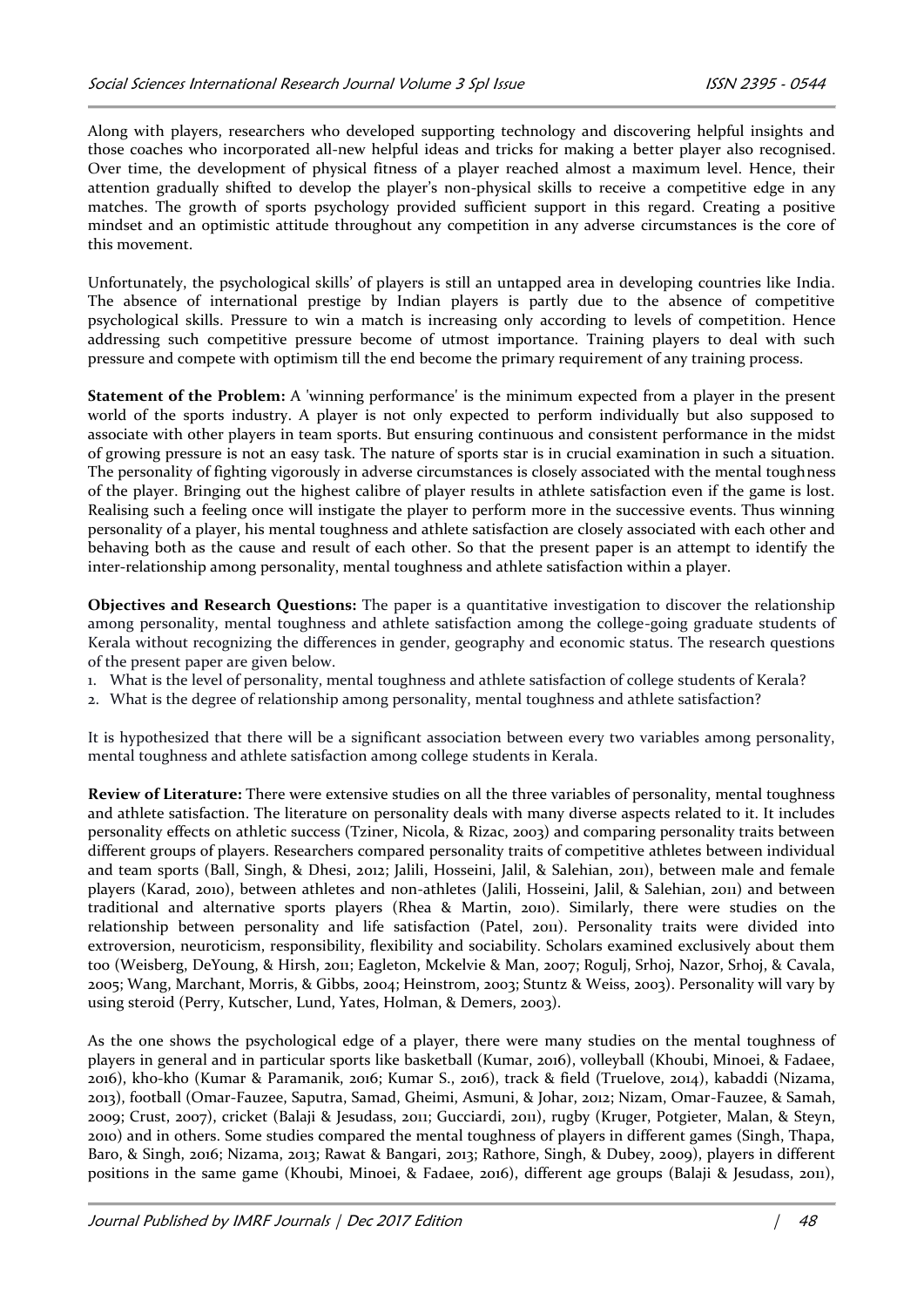gender-wise (Kumar, 2016; Kumar S., 2016; Kashani, Farokhi, Motesharee, & Mokaberian, 2011), and nationalities (Kumar & Paramanik, 2016). As a reflective act, athlete satisfaction influences athletic experience. There were investigations on the relationship between athlete satisfaction and coaches' leadership style (Nazarudin, Fauzee, Jamalis, Geok, & Din, 2009) and between athlete satisfaction and athletic experience (VanSickle, 2004). There was gender comparison (Goodarzi, Rajabi, Yousefi, & Mansoor, 2008) of athlete satisfaction too.

**Methods and Materials:** For the study, five hundred each male and female athletes were selected from the different colleges of the University of Kerala, the University of Calicut, the University of Kannur and the Mahatma Gandhi University, Kottayam. The age of the players ranged between 17 to 24 years, and the average age of subjects was 20.5 years. All respondents were All India Inter-University level players. The sports selected for the study were basketball, football, handball, hockey, volleyball, swimming and gymnastics. The testing variables for the study were personality, mental toughness and athlete satisfaction. NEO-personality Inventory-Revised (NEO PI-R), Mental Toughness Questionnaire and Athlete Satisfaction Questionnaire (ASQ) were used to collect the data.

The NEO PI-R (Costa & McCrae, 2008) provided a comprehensive and detailed assessment of adult personality based on the Five-Factor Model (FFM) of personality. The FFM is a taxonomy of personality traits in terms of five broad dimensions (the 'Big Five'), and each of the five domains of the NEO PI-R is represented by six specific scales that measure the facets of the domain: Neuroticism (Anxiety, Angry, Hostility, Depression, Selfconscientiousness, Impulsiveness and Vulnerability), Extroversion (Warmth, Gregariousness, Assertiveness, Activity, Excitement-seeking and Positive emotions), Agreeableness (Trust, Straightforwardness, Altruism, Modesty, Tender-mindedness, and compliance), Conscientiousness (Competence, Order, Dutifulness, Achievement Striving, Self-discipline and Deliberation) and Openness (Fantasy, Aesthetics, Feelings, Action, Ideas and Values). Mental Toughness Questionnaire (Goldberg, 2004) was divided into five sub-variables: reboundability, to deal with the ability to handle pressure, to deal with your concentration ability, to deal with your level of confidence and factors that affect confidence and to deal with motivation. The Athlete Satisfaction Questionnaire (Chelladurai & Riemer, 1997) is designed to measure whether an athlete is satisfied with his/her athletic experience or not. The subscales are individual performance, team performance, ability utilization, strategy, personal treatment, training and instruction, team task contribution, team social contribution, ethics, team integration, personal dedication, budget, medical personnel, academic support services and external agents. The responses were written down according to directions given in these questionnaires.

The questionnaires were administered to the athletes of various colleges in Kerala for the study by the investigator himself. The objectives of the test were explained to them, and they were asked to respond to each of the statement as truthfully as possible. As soon as they complete the test, the investigator collected the data. The athletes were assured of the confidentiality of the report. Descriptive statistics like mean and standard deviation were used to know the nature of data, and Pearson Product Moment Correlation was used to know the relationship of psychological variables such as among personality dimensions, mental toughness and athlete satisfaction.

**Analysis and Findings of the Data:** Here, descriptive statistics like mean and standard deviation are calculated to know the general nature of the collected data, and the results are given below.

| Variable                    |      | Mean   | SD    |
|-----------------------------|------|--------|-------|
| Personality                 | 1000 | 146.38 | 9.78  |
| <b>Mental Toughness</b>     | 1000 | 14.29  | 3.05  |
| <b>Athlete Satisfaction</b> | 1000 | 306.53 | 35.43 |

**Table 1:** Mean and Standard Deviation of Personality, Mental Toughness and Athlete Satisfaction

**Source:** Calculated Figures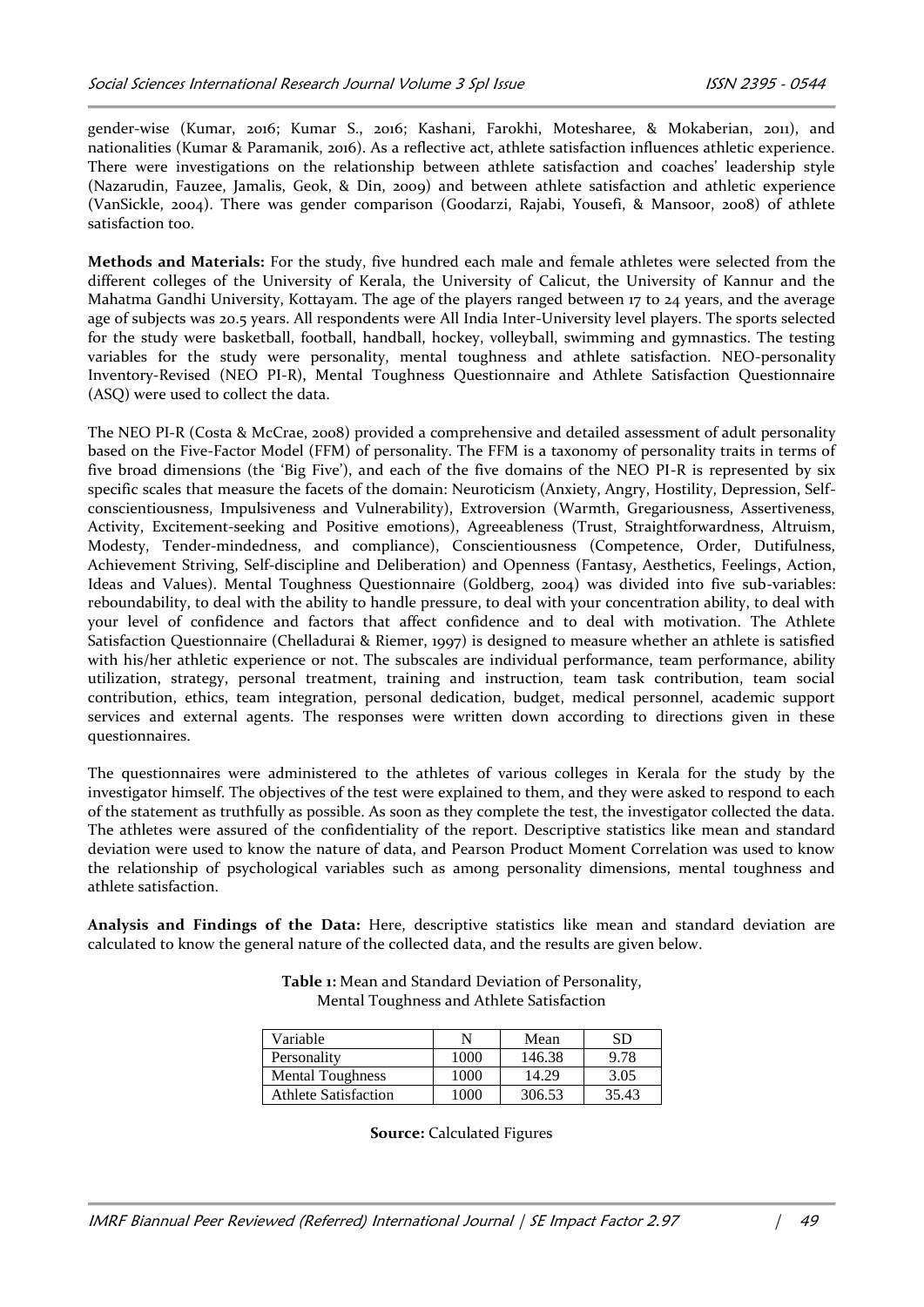As mentioned above, the total number of subjects is 1000 whereas both male and female have 500 each. The mean and standard deviation of personality is 146.38 and 9.78; mental toughness is 14.29 and 3.05; and athlete satisfaction is 306.53 and 35.43. So that, compared to personality, the tendency to deviate from the average is less in mental toughness and more in athlete satisfaction. That means the college students of Kerala do have a more or less similar score in mental toughness compared to the other two.

Karl Pearson's product-moment method is used to calculate the coefficient of correlation (*r)*. If the '*r*' value is between 0.00 to 0.20, the relationship between variables is negligible. If it is between 0.20 to 0.40, the relationship is low, and if it is between 0.40 to 0.60, the relationship is moderate. The relationship is substantial when the value of correlation is between 0.60 to 0.80 and very high if the value is between 0.80 to 1.00. The calculated '*r*' value is compared with the '*p*' value. The details of correlation analysis in personality, mental toughness and athlete satisfaction in selected sportspersons are given in the following table.

| Athletes                    |                  | Personality | <b>Mental Toughness</b> | <b>Athlete Satisfaction</b> |
|-----------------------------|------------------|-------------|-------------------------|-----------------------------|
| Personality                 |                  | X           | $.164***$               | $.064*$                     |
|                             | $\boldsymbol{p}$ |             | .000                    | .043                        |
| <b>Mental Toughness</b>     | $\mathbf{v}$     | $.164***$   | X                       | $.081*$                     |
|                             | $\boldsymbol{D}$ | .000        |                         | .010                        |
| <b>Athlete Satisfaction</b> | $\mathbf{r}$     | $.064*$     | $.081*$                 | X                           |
|                             | Ŋ                | .043        | .010                    |                             |

## **Table 2:** Significance of Correlation among Personality, Mental Toughness and Athlete Satisfaction in Selected Sports Persons

\*significant at 5% level (*p* < 0.05), \*\*significant at 1% level (*p* < 0.01) Source: calculated figures

Table 2 indicates that the '*r'* value between personality and mental toughness is only 0.164 ( $p <$  0.01). It is statistically significant and positive but a negligible correlation. So that any increase in personality score has resulted in a slight increase in mental toughness score. Similarly, the relationship between personality and athlete satisfaction is significant and positive but negligible poor correlation  $(r = 0.064, p < 0.05)$ ; hence increase in personality will result in a negligible increase in athlete satisfaction only. Again, the relationship between mental toughness and athlete satisfaction is statistically significant and positive but has a negligible poor correlation (*r* = 0.081, *p* < 0.05), so that any increase in mental toughness will result only in a very poor effect on athlete satisfaction.

**Discussion of Hypothesis:** The findings show a poor relationship between every two variables among personality, mental toughness and athlete satisfaction. As the respondents were less aware of the importance of psychological aspects in sports, their relationship among the selected variables is below average. The lack of psychological training is creating this lacuna. Or the respondents, even though college-going players, are not truly dedicated to having a sports career. They may do sports either for recreation or for gaining additional weightage in future career opportunities. If not, they will unconsciously be equipped with these psychological skills to a minimum level, and they will have a moderate association with each other. On the other side, both personality and athlete satisfaction has a significant level deviation from the central value, which means players are less exposed to such mental aspects that they are expected to learn to compete vigorously in the highly competitive field of sports. In general, the study exposes the fundamental faults in athletic training in the State of Kerala. So that the hypothesis that there will be a significant association between each two variables among personality, mental toughness and athlete satisfaction among college students in Kerala is accepted, but it has a negligible relationship.

**Conclusion:** To become a sports superpower, players should be trained in psychological training alongside physical training. As a state with more younger people than the population of several countries in the world, Kerala is still lagging behind in contributing internationally competing athletes. The absence of exposure to psychological training is a major reason for the state's poor performance considering its potential. The paper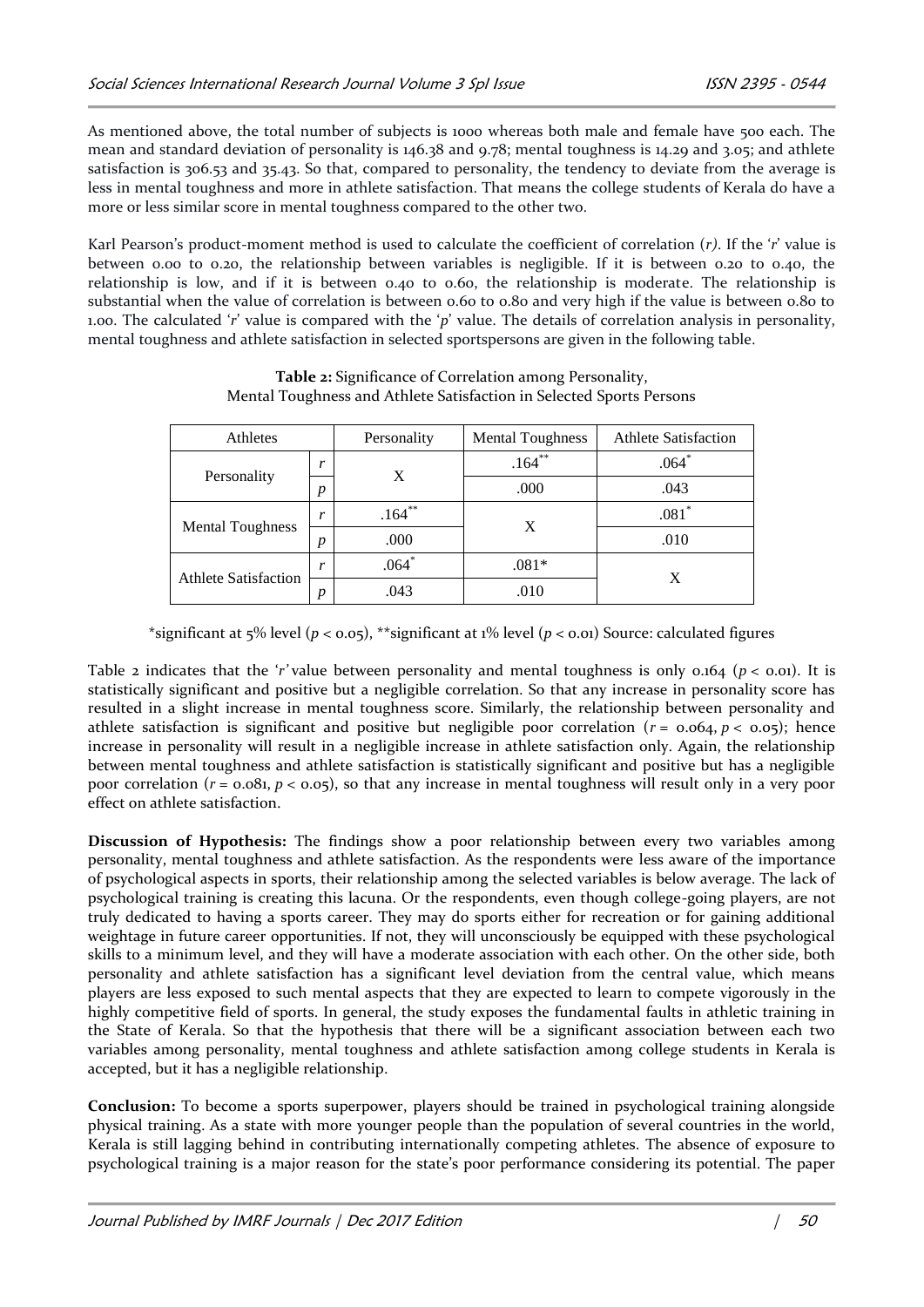can prove the lack of knowledge even about the primary concepts of psychological training among collegegoing players in the state; hence the government should give urgent attention to this neglected area if not all those legacy of sports achievements earned in the yesteryears by the state cannot be preserved for the future generations.

## **References:**

- 1. Asamoah, B. (2013). *The Role of Mental Toughness, Psychological Skills and Team Cohesion in Soccer Performance.* Stellenbosch: Stellenbosch University.
- 2. Balaji, P., & Jesudass, E. S. (2011). Mental Toughness Differentials Among Cricket Players at Different Age Groups. *Recent Research in Science and Technology,* 3(6), 54-56.
- 3. Ball, B., Singh, S., & Dhesi, S. (2012). Effects of Six Week Plyometric Training on Biochemical and Physical Fitness Parameters on Indian Jumpers. *Journal of Physical Education and Sports Management,* 3(2), 35-40.
- 4. Chelladurai, P., & Riemer, H. A. (1997). A Classification of Facets of Athlete Satisfaction. *Journal of Sport Management,* 6(1), 133-159.
- 5. Costa, P. T., & McCrae, R. (2008). The Revised NEO Personality Inventory (NEO-PI-R). In G. J. Boyle, G. Matthews, & D. H. Saklofske, *The SAGE Handbook of Personality Theory and Assessment Vol. 2. Personality Measurement and Testing* (pp. 179–198). Sage Publications Inc.
- 6. Crust, L. (2007). Mental Toughness in Sport: A Review. *International Journal of Sport and Exercise Psychology ,* 5(3), 270-290.
- 7. Garcia-Falgueras, A. (2015). Psychological Benefits of Sports and Physical Activities. *British Journal of Education, Society & Behavioural Science ,* 11(4), 1-7.
- 8. Goldberg, A. (2004). The Mental Toughness Test. *Psychological Research,* 2(1), 19-22.
- 9. Goodarzi, M., Rajabi, R., Yousefi, B., & Mansoor, S. (2008). A Comparative Study of Happiness Among Male and Female Athlete Students in University of Tehran. *World Journal of Sport Sciences,* 1(1), 61-64.
- 10. Gucciardi, D. (2011). The Relationship between Developmental Experiences and Mental Toughness in Adolescent Cricketers. *Journal of Sport and Exercise Psychology,* 33(3), 370-393.
- 11. Heinstrom, J. (2003). Five Personality Dimensions and Their Influence on Information Behaviour. Information Research, 9(1), 9-11.
- 12. J.R. Eagleton, S. M., & Man, A. D. (2007). Extra Version and Neuroticism in Team Sport Participants, Individual Sport Participants and Nonparticipants. *Perceptual and Motor Skills,* 105(1), 265-275.
- 13. Jalili, F., Hosseini, S. A., Jalil, F., & Salehian, M. H. (2011). Comparison of Personality Dimensions, Mental Toughness, and Social Skills of Female Students Athletes (Team-Individual) and Non-Athletes. *Annals of Biological Research,* 2(6), 554-560.
- 14. Karad, P. L. (2010). Gender Differences in Personality Characteristics of Kabaddi Players. *Variorum,* 1(II), 1- 6.
- 15. Kashani, V., Farokhi, A., Motesharee, E., & Mokaberian, M. (2011). The Comparison of Mental Tughness in Athlete Men and Women in Individual Contact and Non-Contact Sports. *The International Congress on Physical Fitness and Aerobic* (p. 321). Tehran: Electronic Physician.
- 16. Khoubi, M., Minoei, A., & Fadaee, E. (2016). A Comparison of Mental Toughness of Male Volleyball Players of Different Positions. *International Research Journal of Applied and Basic Sciences,* 10(5), 511-512.
- 17. KPMG & CII. (2016). *The Business of Sports: Playing to Win as the Game Unfurls.* Mumbai.
- 18. Kruger, P., Potgieter, J. C., Malan, D., & Steyn, F. (2010). Prior Experience, Cognitive Perceptions and Psychological Skills of Senior South African Rugby Players. *South African Journal for Research in Sport, Physical Education and Recreation,* 32 (1), 69-84.
- 19. Kumar, A. (2016). A Study on Mental Toughness and Sports Competition Anxiety for Male and Female Basketball Players. *International Journal of Physical Education, Sports and Health,* 3(2), 379-38.
- 20. Kumar, S. (2016). A Comparative Study on Mental Toughness for Male and Female Kho-Kho Players of Haryana. *International Journal of Physical Education, Sports and Health,* 3(2), 384-385.
- 21. Kumar, S., & Das, R. (2016). Comparative Study of Motivation and Mental Toughness between India and Sri Lanka Female Volleyball Players of 12<sup>th</sup> South Asian Games. *International Journal of Physical Education*, *Sports and Health,* 3(3), 597-600.
- 22. Kumar, S., & Paramanik, C. (2016). Analysis of Motivation Among International Kho-Kho Players of 12<sup>th</sup> South Asian Games. *International Journal of Applied Research,* 2(5), 1063-1066.
- 23. Meier, H. E., & Mutz, M. (2016). Sport-Related National Pride in East and West Germany, 1992-2008: Persistent Differences or Trends Toward Convergence? *Sage Open*, 1-10.